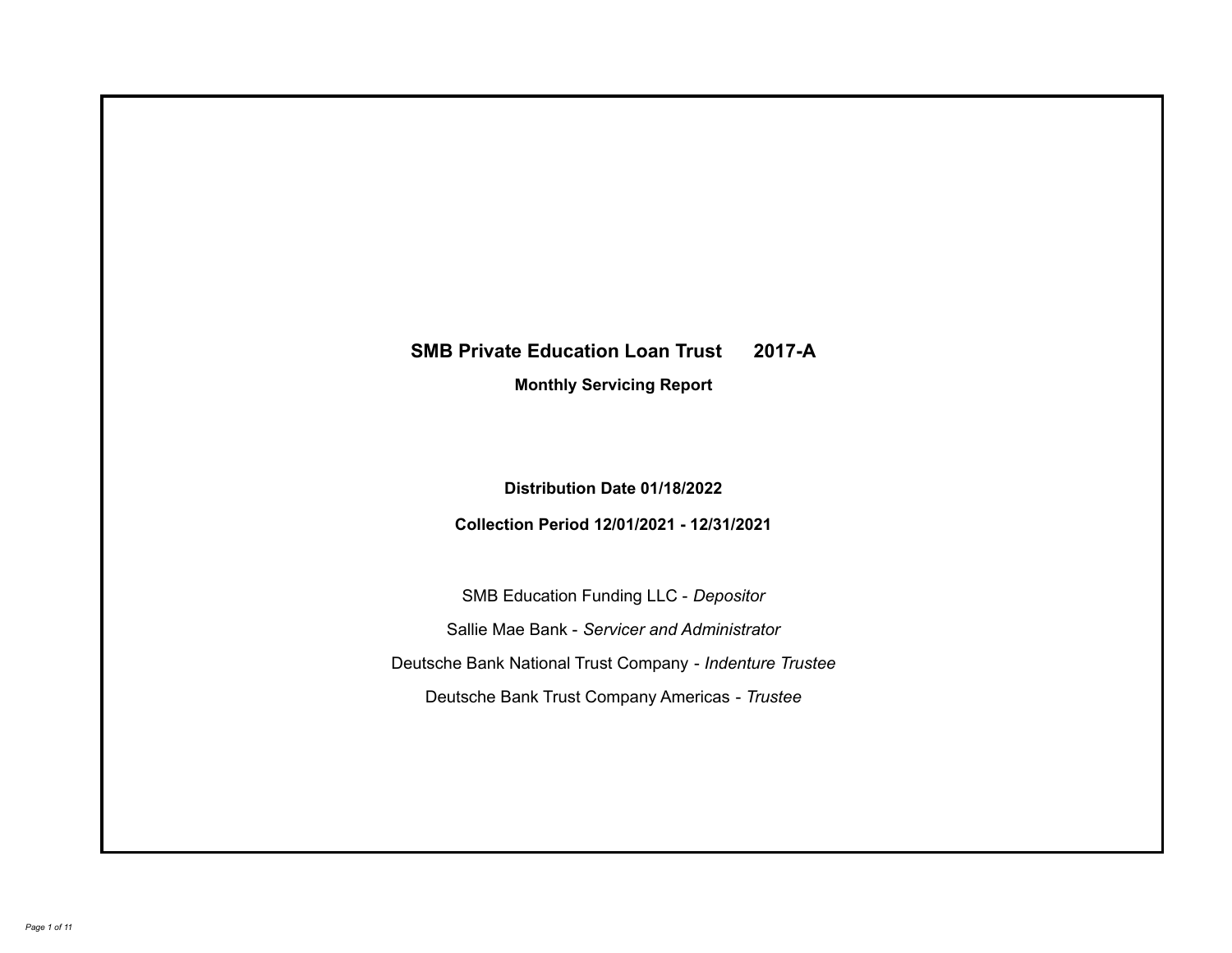A

| Α         | <b>Student Loan Portfolio Characteristics</b>      | <b>Settlement Date</b><br>02/08/2017 | 11/30/2021       | 12/31/2021       |
|-----------|----------------------------------------------------|--------------------------------------|------------------|------------------|
|           | <b>Principal Balance</b>                           | \$806,367,084.33                     | \$345,432,878.07 | \$338,802,254.45 |
|           | Interest to be Capitalized Balance                 | 46,940,641.95                        | 10,978,694.22    | 10,189,778.52    |
|           | Pool Balance                                       | \$853,307,726.28                     | \$356,411,572.29 | \$348,992,032.97 |
|           |                                                    |                                      |                  |                  |
|           | Weighted Average Coupon (WAC)                      | 8.52%<br>130.20                      | 7.73%<br>124.47  | 7.74%<br>124.28  |
|           | Weighted Average Remaining Term<br>Number of Loans | 76,140                               | 33,528           | 32,849           |
|           | Number of Borrowers                                | 72,943                               | 31,967           | 31,325           |
|           | Pool Factor                                        |                                      | 0.417682345      | 0.408987312      |
|           | Since Issued Total Constant Prepayment Rate (1)    |                                      | 10.51%           | 10.51%           |
| B         | <b>Debt Securities</b><br><b>Cusip/Isin</b>        | 12/15/2021                           |                  | 01/18/2022       |
|           | A <sub>2</sub> A<br>78448WAB1                      | \$99,744,050.30                      |                  | \$97,147,211.54  |
|           | A <sub>2</sub> B<br>78448WAC9                      | \$99,744,050.30                      |                  | \$97,147,211.54  |
|           | В<br>78448WAD7                                     | \$50,000,000.00                      |                  | \$50,000,000.00  |
| ${\bf C}$ | <b>Certificates</b><br><b>Cusip/Isin</b>           | 12/15/2021                           |                  | 01/18/2022       |
|           |                                                    |                                      |                  |                  |
|           | 78448W105<br>Residual                              | \$100,000.00                         |                  | \$100,000.00     |
| D         | <b>Account Balances</b>                            | 12/15/2021                           |                  | 01/18/2022       |
|           | Reserve Account Balance                            | \$2,161,726.00                       |                  | \$2,161,726.00   |
|           |                                                    |                                      |                  |                  |
| E         | <b>Asset / Liability</b>                           | 12/15/2021                           |                  | 01/18/2022       |
|           | Overcollateralization Percentage                   | 30.00%                               |                  | 30.00%           |
|           | Specified Overcollateralization Amount             | \$106,923,471.69                     |                  | \$104,697,609.89 |
|           | Actual Overcollateralization Amount                | \$106,923,471.69                     |                  | \$104,697,609.89 |

(1) For additional information, see 'Since Issued CPR Methodology' found in section VIII of this report .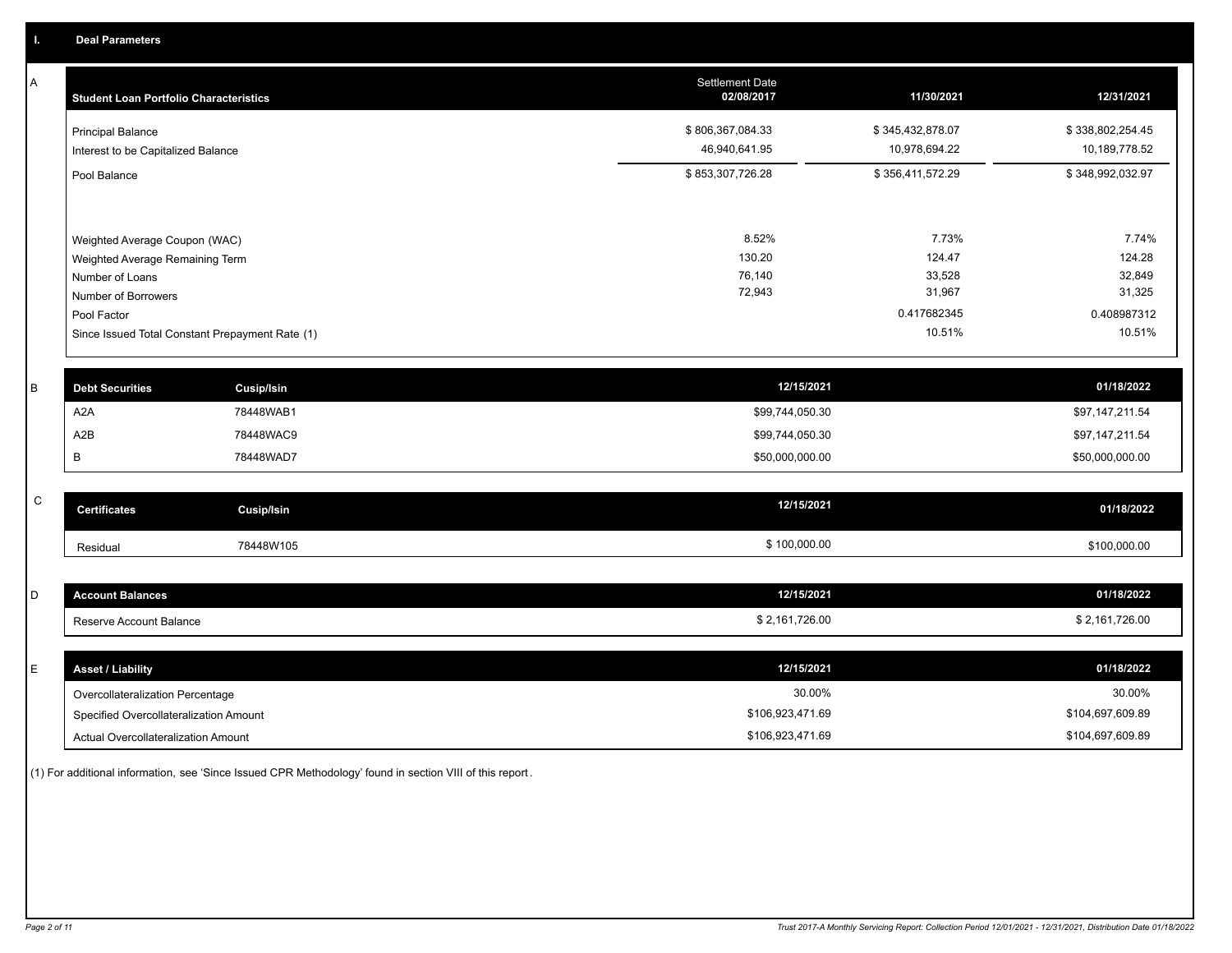## **II. 2017-A Trust Activity 12/01/2021 through 12/31/2021**

| $\mathsf{A}$ | <b>Student Loan Principal Receipts</b> |                |
|--------------|----------------------------------------|----------------|
|              | <b>Borrower Principal</b>              | 6,827,850.78   |
|              | Seller Principal Reimbursement         | 0.00           |
|              | Servicer Principal Reimbursement       | 0.00           |
|              | <b>Other Principal Deposits</b>        | 151,026.54     |
|              | <b>Total Principal Receipts</b>        | \$6,978,877.32 |

#### B **Student Loan Interest Receipts**

| <b>Total Interest Receipts</b>  | \$1,888,042.37 |
|---------------------------------|----------------|
| Other Interest Deposits         | 1.743.37       |
| Servicer Interest Reimbursement | 0.00           |
| Seller Interest Reimbursement   | 0.00           |
| Borrower Interest               | 1,886,299.00   |

| C       | <b>Recoveries on Realized Losses</b>                             | \$104,272.91   |
|---------|------------------------------------------------------------------|----------------|
| D       | <b>Investment Income</b>                                         | \$224.91       |
| Ε.      | <b>Funds Borrowed from Next Collection Period</b>                | \$0.00         |
| F.      | <b>Funds Repaid from Prior Collection Period</b>                 | \$0.00         |
| G       | Loan Sale or Purchase Proceeds                                   | \$0.00         |
| H       | Initial Deposits to Distribution Account                         | \$0.00         |
|         | <b>Excess Transferred from Other Accounts</b>                    | \$0.00         |
| J       | <b>Borrower Benefit Reimbursements</b>                           | \$0.00         |
| K       | <b>Other Deposits</b>                                            | \$0.00         |
|         | <b>Other Fees Collected</b>                                      | \$0.00         |
| М       | <b>AVAILABLE FUNDS</b>                                           | \$8,971,417.51 |
| N       | Non-Cash Principal Activity During Collection Period             | \$348,253.70   |
| $\circ$ | Aggregate Purchased Amounts by the Depositor, Servicer or Seller | \$152,769.91   |
| P       | Aggregate Loan Substitutions                                     | \$0.00         |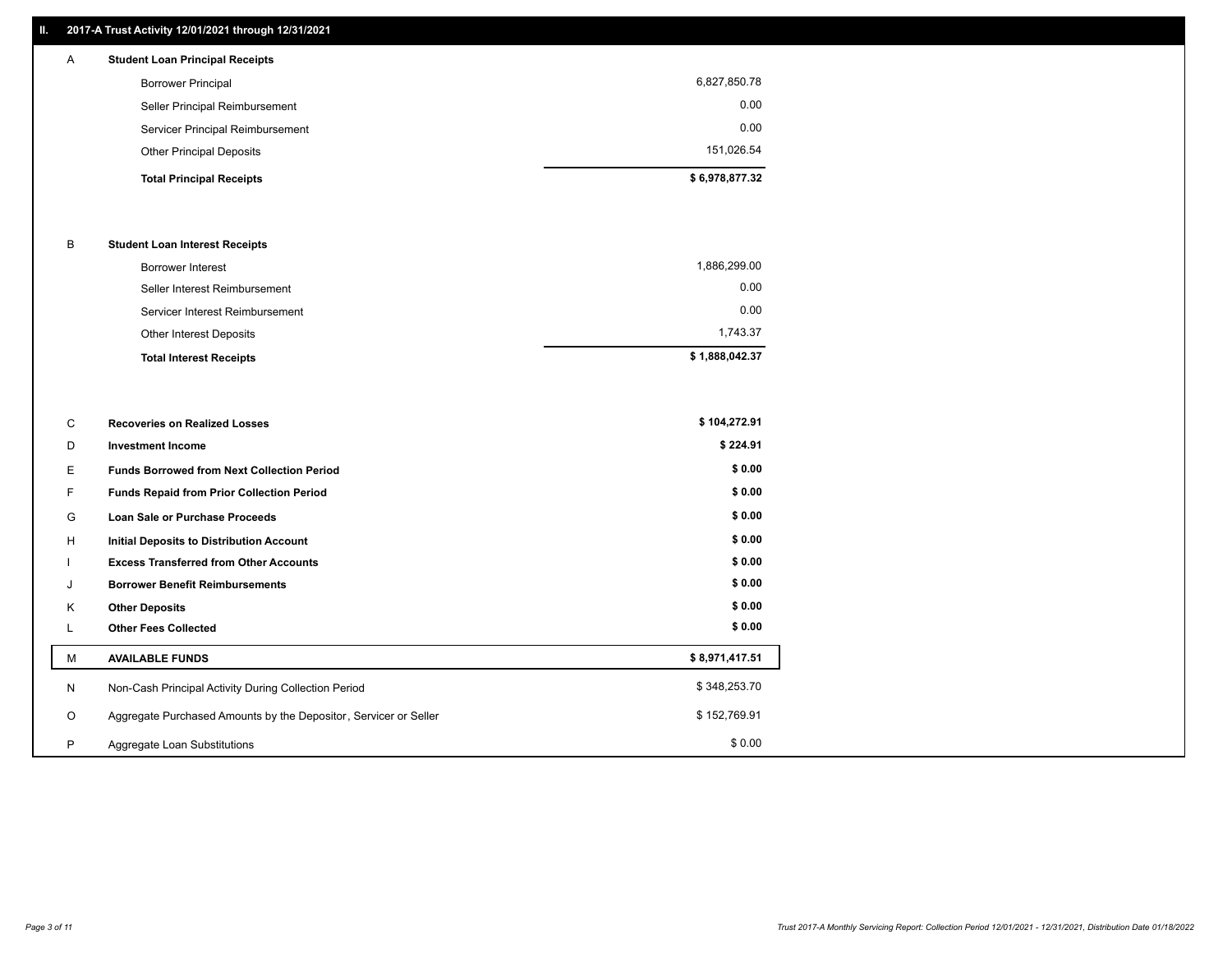| <b>Loans by Repayment Status</b> |                       |                          |            |                                                           |                |                            |                          |         |                                                           |                |                            |
|----------------------------------|-----------------------|--------------------------|------------|-----------------------------------------------------------|----------------|----------------------------|--------------------------|---------|-----------------------------------------------------------|----------------|----------------------------|
|                                  |                       |                          | 12/31/2021 |                                                           |                | 11/30/2021                 |                          |         |                                                           |                |                            |
|                                  |                       | <b>Wtd Avg</b><br>Coupon | # Loans    | Principal and<br><b>Interest Accrued</b><br>to Capitalize | % of Principal | % of Loans in<br>Repay (1) | <b>Wtd Avg</b><br>Coupon | # Loans | Principal and<br><b>Interest Accrued</b><br>to Capitalize | % of Principal | % of Loans in<br>Repay (1) |
| INTERIM:                         | IN SCHOOL             | 8.80%                    | 499        | \$7,559,743.22                                            | 2.166%         | $-$ %                      | 8.82%                    | 531     | \$7,944,278.69                                            | 2.229%         | $-$ %                      |
|                                  | GRACE                 | 8.80%                    | 158        | \$2,582,184.88                                            | 0.740%         | $-$ %                      | 8.75%                    | 201     | \$3,252,678.04                                            | 0.913%         | $-$ %                      |
|                                  | <b>DEFERMENT</b>      | 8.62%                    | 2,320      | \$31,320,910.38                                           | 8.975%         | $-$ %                      | 8.64%                    | 2,455   | \$32,877,480.76                                           | 9.225%         | $-$ %                      |
| <b>REPAYMENT:</b>                | <b>CURRENT</b>        | 7.58%                    | 28,405     | \$287,580,779.21                                          | 82.403%        | 93.513%                    | 7.58%                    | 28,892  | \$292,437,208.69                                          | 82.050%        | 93.629%                    |
|                                  | 30-59 DAYS DELINQUENT | 8.33%                    | 585        | \$7,726,534.93                                            | 2.214%         | 2.512%                     | 8.06%                    | 517     | \$7,147,426.77                                            | 2.005%         | 2.288%                     |
|                                  | 60-89 DAYS DELINQUENT | 8.12%                    | 257        | \$3,687,757.81                                            | 1.057%         | 1.199%                     | 8.09%                    | 231     | \$3,306,847.92                                            | 0.928%         | 1.059%                     |
|                                  | 90+ DAYS DELINQUENT   | 7.91%                    | 194        | \$2,959,357.47                                            | 0.848%         | 0.962%                     | 7.77%                    | 196     | \$3,035,381.14                                            | 0.852%         | 0.972%                     |
|                                  | <b>FORBEARANCE</b>    | 7.50%                    | 431        | \$5,574,765.07                                            | 1.597%         | 1.813%                     | 7.63%                    | 505     | \$6,410,270.28                                            | 1.799%         | 2.052%                     |
| <b>TOTAL</b>                     |                       |                          | 32,849     | \$348,992,032.97                                          | 100.00%        | 100.00%                    |                          | 33,528  | \$356,411,572.29                                          | 100.00%        | 100.00%                    |

Percentages may not total 100% due to rounding \*

1 Loans classified in "Repayment" include any loan for which interim interest only, \$25 fixed payments or full principal and interest payments are due.

| <b>Loans by Borrower Status</b> |                                                                                                                                                                              |                          |         |                                                           |                |                                |                          |         |                                                           |                |                                |
|---------------------------------|------------------------------------------------------------------------------------------------------------------------------------------------------------------------------|--------------------------|---------|-----------------------------------------------------------|----------------|--------------------------------|--------------------------|---------|-----------------------------------------------------------|----------------|--------------------------------|
|                                 |                                                                                                                                                                              |                          |         | 12/31/2021                                                |                |                                | 11/30/2021               |         |                                                           |                |                                |
|                                 |                                                                                                                                                                              | <b>Wtd Avg</b><br>Coupon | # Loans | Principal and<br><b>Interest Accrued</b><br>to Capitalize | % of Principal | % of Loans in<br>P&I Repay (2) | <b>Wtd Avg</b><br>Coupon | # Loans | Principal and<br><b>Interest Accrued</b><br>to Capitalize | % of Principal | % of Loans in<br>P&I Repay (2) |
| <b>INTERIM:</b>                 | IN SCHOOL                                                                                                                                                                    | 8.45%                    | 951     | \$13,958,992.18                                           | 4.000%         | $-$ %                          | 8.45%                    | 1,010   | \$14,689,852.88                                           | 4.122%         | $-$ %                          |
|                                 | <b>GRACE</b>                                                                                                                                                                 | 8.35%                    | 291     | \$4,405,459.40                                            | 1.262%         | $-$ %                          | 8.15%                    | 421     | \$6,408,879.26                                            | 1.798%         | $-$ %                          |
|                                 | <b>DEFERMENT</b>                                                                                                                                                             | 8.24%                    | 4,206   | \$53,970,954.60                                           | 15.465%        | $-$ %                          | 8.25%                    | 4,458   | \$56,881,302.05                                           | 15.959%        | $-$ %                          |
| P&I REPAYMENT:                  | <b>CURRENT</b>                                                                                                                                                               | 7.56%                    | 25,970  | \$257,235,247.88                                          | 73.708%        | 92.980%                        | 7.55%                    | 26,214  | \$258,954,876.71                                          | 72.656%        | 93.005%                        |
|                                 | 30-59 DAYS DELINQUENT                                                                                                                                                        | 8.31%                    | 559     | \$7,396,616.99                                            | 2.119%         | 2.674%                         | 8.06%                    | 500     | \$6,832,592.45                                            | 1.917%         | 2.454%                         |
|                                 | 60-89 DAYS DELINQUENT                                                                                                                                                        | 8.11%                    | 250     | \$3,529,532.79                                            | 1.011%         | 1.276%                         | 8.07%                    | 226     | \$3,224,952.88                                            | 0.905%         | 1.158%                         |
|                                 | 90+ DAYS DELINQUENT                                                                                                                                                          | 7.91%                    | 191     | \$2,920,464.06                                            | 0.837%         | 1.056%                         | 7.78%                    | 194     | \$3,008,845.78                                            | 0.844%         | 1.081%                         |
|                                 | <b>FORBEARANCE</b>                                                                                                                                                           | 7.50%                    | 431     | \$5,574,765.07                                            | 1.597%         | 2.015%                         | 7.63%                    | 505     | \$6,410,270.28                                            | 1.799%         | 2.302%                         |
| <b>TOTAL</b><br>$\star$<br>2    | Percentages may not total 100% due to rounding<br>Loans classified in "P&I Repayment" includes only those loans for which scheduled principal and interest payments are due. |                          | 32,849  | \$348,992,032.97                                          | 100.00%        | 100.00%                        |                          | 33,528  | \$356,411,572.29                                          | 100.00%        | 100.00%                        |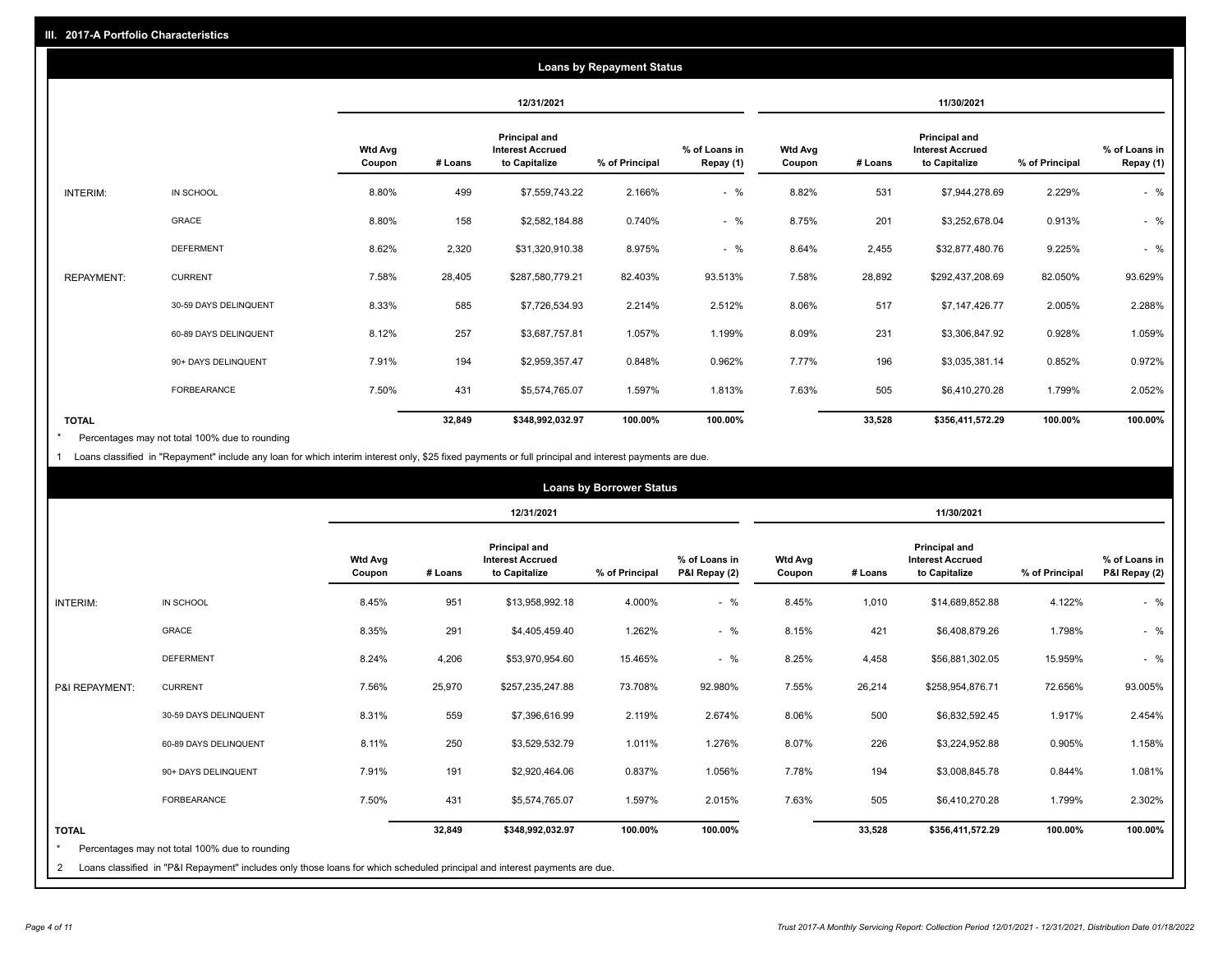|                                                                                                  | 12/31/2021<br>\$348,992,032.97 | 11/30/2021<br>\$356,411,572.29 |
|--------------------------------------------------------------------------------------------------|--------------------------------|--------------------------------|
| Pool Balance<br>Total # Loans                                                                    | 32,849                         | 33,528                         |
| Total # Borrowers                                                                                | 31,325                         | 31,967                         |
|                                                                                                  | 7.74%                          | 7.73%                          |
| Weighted Average Coupon<br>Weighted Average Remaining Term                                       | 124.28                         | 124.47                         |
| Percent of Pool - Cosigned                                                                       | 93.2%                          | 93.2%                          |
|                                                                                                  | 6.8%                           | 6.8%                           |
| Percent of Pool - Non Cosigned<br>Borrower Interest Accrued for Period                           | \$2,237,725.35                 | \$2,203,332.99                 |
| Outstanding Borrower Interest Accrued                                                            | \$13,667,846.67                | \$14,482,032.89                |
| Gross Principal Realized Loss - Periodic *                                                       | \$765,216.26                   | \$815,216.85                   |
| Gross Principal Realized Loss - Cumulative *                                                     | \$37,248,318.86                | \$36,483,102.60                |
| Recoveries on Realized Losses - Periodic                                                         | \$104,272.91                   | \$113,694.80                   |
| Recoveries on Realized Losses - Cumulative                                                       | \$5,389,127.92                 | \$5,284,855.01                 |
| Net Losses - Periodic                                                                            | \$660,943.35                   | \$701,522.05                   |
| Net Losses - Cumulative                                                                          | \$31,859,190.94                | \$31,198,247.59                |
| Non-Cash Principal Activity - Capitalized Interest                                               | \$1,116,022.61                 | \$1,336,950.33                 |
| Since Issued Total Constant Prepayment Rate (CPR) (1)                                            | 10.51%                         | 10.51%                         |
| <b>Loan Substitutions</b>                                                                        | \$0.00                         | \$0.00                         |
| <b>Cumulative Loan Substitutions</b>                                                             | \$0.00                         | \$0.00                         |
| <b>Unpaid Servicing Fees</b>                                                                     | \$0.00                         | \$0.00                         |
| <b>Unpaid Administration Fees</b>                                                                | \$0.00                         | \$0.00                         |
| <b>Unpaid Carryover Servicing Fees</b>                                                           | \$0.00                         | \$0.00                         |
| Note Interest Shortfall                                                                          | \$0.00                         | \$0.00                         |
| Loans in Modification                                                                            | \$30,915,957.59                | \$31,947,989.71                |
| % of Loans in Modification as a % of Loans in Repayment (P&I)                                    | 11.41%                         | 11.75%                         |
|                                                                                                  |                                |                                |
| % Annualized Gross Principal Realized Loss - Periodic as a %<br>of Loans in Repayment (P&I) * 12 | 3.39%                          | 3.60%                          |
| % Gross Principal Realized Loss - Cumulative as a % of<br><b>Original Pool Balance</b>           | 4.37%                          | 4.28%                          |

\* In accordance with the Servicer's current policies and procedures, after September 1, 2017 loans subject to bankruptcy claims generally will not be reported as a charged- off unless and until they are delinquent for 120

(1) For additional information, see 'Since Issued CPR Methodology' found in section VIII of this report .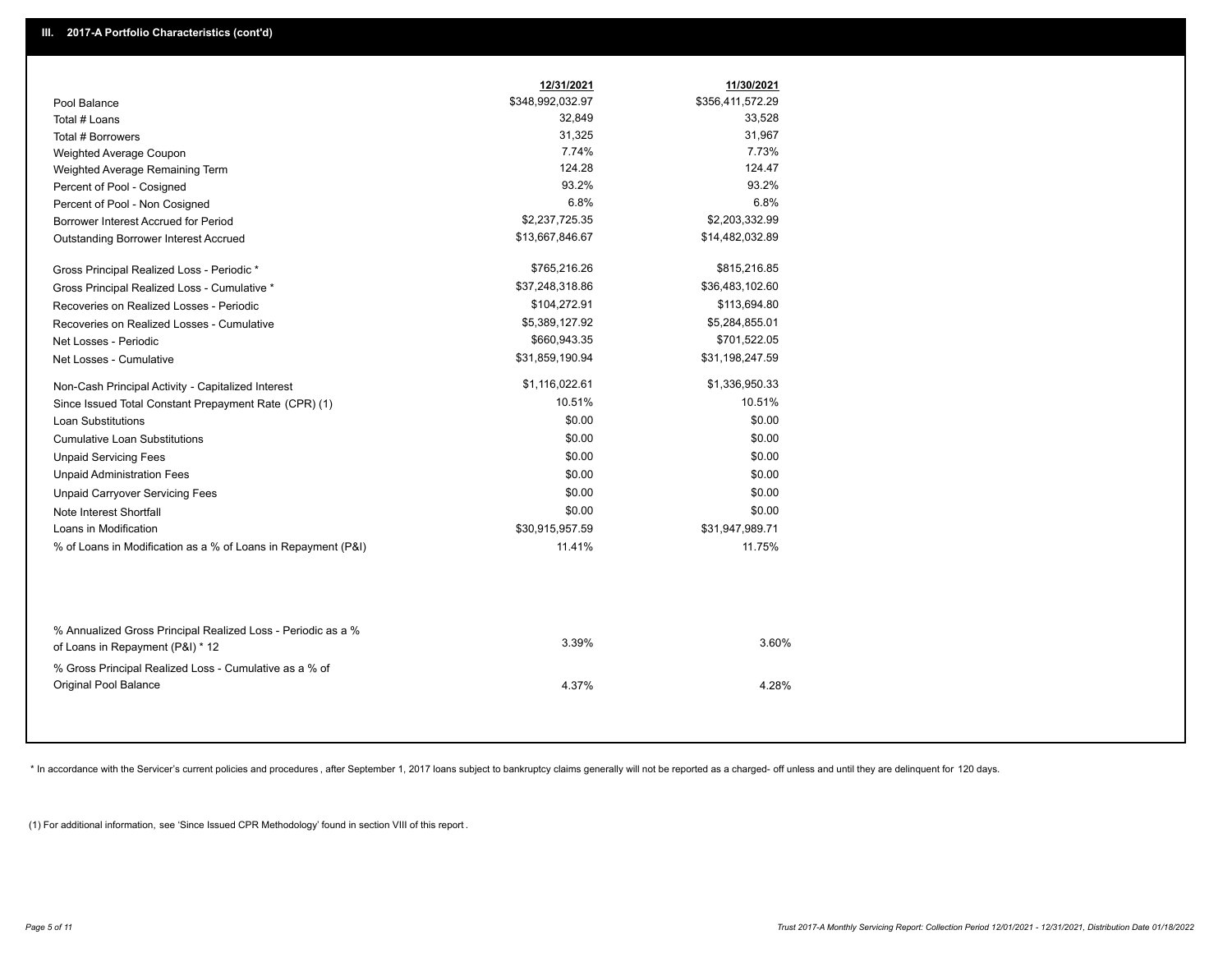#### **Loan Program**  A

|                                    | Weighted<br>Average | # LOANS  | <b>\$ AMOUNT</b> | $%$ *    |
|------------------------------------|---------------------|----------|------------------|----------|
| - Smart Option Interest-Only Loans | 6.65%               | 6,682    | \$46,323,559.55  | 13.274%  |
| - Smart Option Fixed Pay Loans     | 7.74%               | 8,671    | \$110,209,446.55 | 31.579%  |
| - Smart Option Deferred Loans      | 7.99%               | 17.496   | \$192,459,026.87 | 55.147%  |
| - Other Loan Programs              | $0.00\%$            | $\Omega$ | \$0.00           | 0.000%   |
| <b>Total</b>                       | 7.74%               | 32,849   | \$348,992,032.97 | 100.000% |

\* Percentages may not total 100% due to rounding

B

C

**Index Type**

|                       | Weighted<br>Average | # LOANS | <b>\$ AMOUNT</b> | $%$ *     |
|-----------------------|---------------------|---------|------------------|-----------|
| - Fixed Rate Loans    | 7.87%               | 6,976   | \$88,405,193.81  | 25.332%   |
| - LIBOR Indexed Loans | 7.69%               | 25,873  | \$260,586,839.16 | 74.668%   |
| - Other Index Rates   | $0.00\%$            | 0       | \$0.00           | $0.000\%$ |
| Total                 | 7.74%               | 32,849  | \$348,992,032.97 | 100.000%  |

\* Percentages may not total 100% due to rounding

# **Weighted Average Recent FICO**

| (2)<br>Wtd Avg Recent FICO Band | # LOANS | <b>\$ AMOUNT</b> | $%$ *    |
|---------------------------------|---------|------------------|----------|
| $0 - 639$                       | 2,001   | \$23,050,010.50  | 6.605%   |
| 640 - 669                       | 2,044   | \$23,763,506.32  | 6.809%   |
| 670 - 699                       | 3,385   | \$38,000,029.80  | 10.889%  |
| 700 - 739                       | 6,968   | \$77,651,746.28  | 22.250%  |
| $740 +$                         | 18,448  | \$186,506,661.86 | 53.442%  |
| $N/A^{(1)}$                     | 3       | \$20,078.21      | 0.006%   |
| <b>Total</b>                    | 32,849  | \$348,992,032.97 | 100.000% |
|                                 |         |                  |          |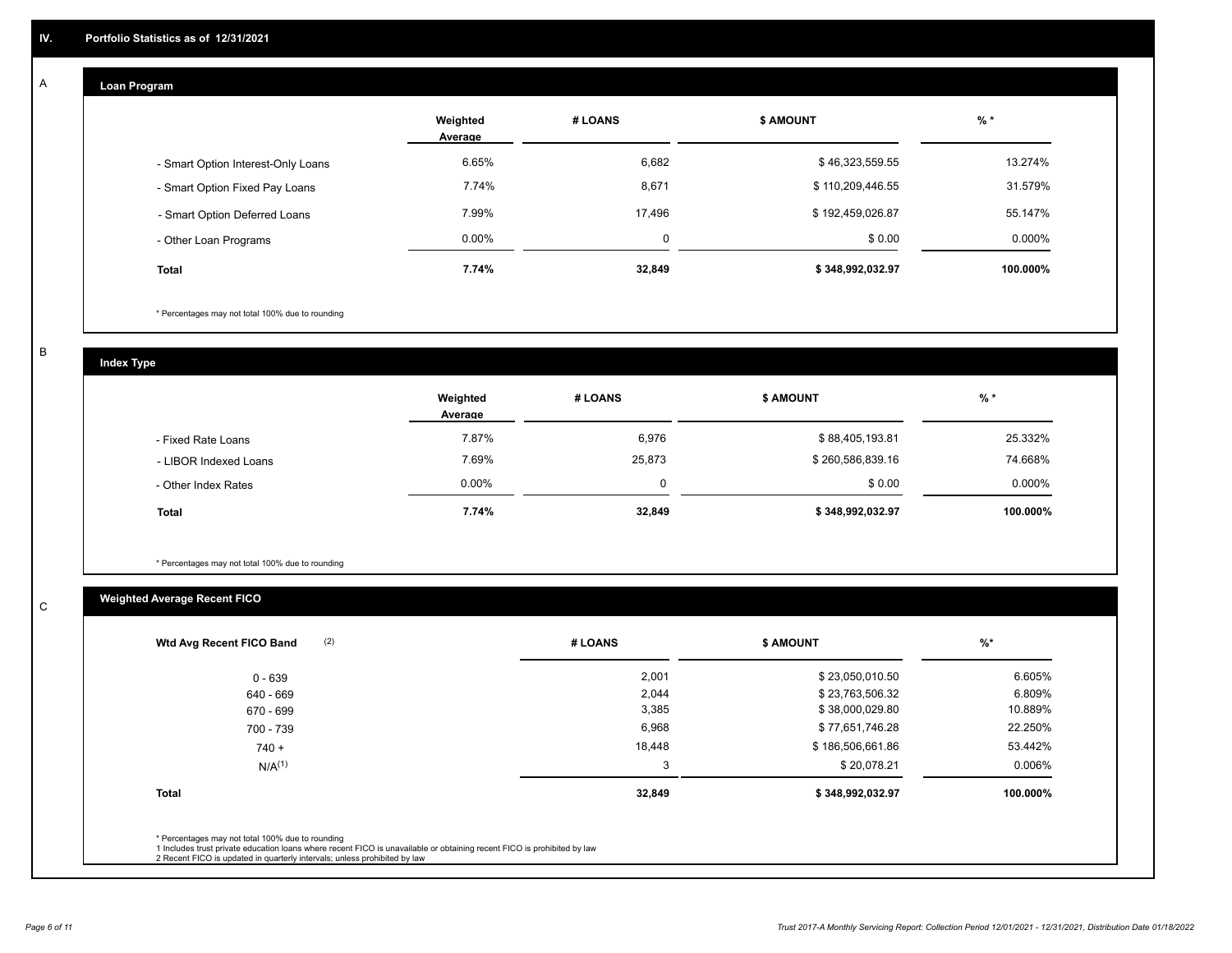| V. | 2017-A Reserve Account, Principal Distribution, and R-2 Certificate Calculations                                                                                                                                          |                  |  |
|----|---------------------------------------------------------------------------------------------------------------------------------------------------------------------------------------------------------------------------|------------------|--|
| А. | <b>Reserve Account</b>                                                                                                                                                                                                    |                  |  |
|    | Specified Reserve Account Balance                                                                                                                                                                                         | \$2,161,726.00   |  |
|    | Actual Reserve Account Balance                                                                                                                                                                                            | \$2,161,726.00   |  |
| В. | <b>Principal Distribution Amount</b>                                                                                                                                                                                      |                  |  |
|    | Class A Notes Outstanding<br>i.                                                                                                                                                                                           | \$199,488,100.60 |  |
|    | Pool Balance<br>ii.                                                                                                                                                                                                       | \$348,992,032.97 |  |
|    | First Priority Principal Distribution Amount (i - ii)<br>iii.                                                                                                                                                             | \$0.00           |  |
|    | Class A and B Notes Outstanding<br>iv.                                                                                                                                                                                    | \$249,488,100.60 |  |
|    | First Priority Principal Distribution Amount<br>۷.                                                                                                                                                                        | \$0.00           |  |
|    | Pool Balance<br>vi.                                                                                                                                                                                                       | \$348,992,032.97 |  |
|    | Specified Overcollateralization Amount<br>vii.                                                                                                                                                                            | \$104,697,609.89 |  |
|    | Regular Principal Distribution Amount (if (iv > 0, (iv - v) - (vi - vii))<br>viii.                                                                                                                                        | \$5,193,677.52   |  |
|    | Pool Balance<br>ix.                                                                                                                                                                                                       | \$348,992,032.97 |  |
|    | 10% of Initial Pool Balance<br>х.                                                                                                                                                                                         | \$85,330,772.63  |  |
|    | First Priority Principal Distribution Amount<br>xi.                                                                                                                                                                       | \$0.00           |  |
|    | Regular Principal Distribution Amount<br>xii.                                                                                                                                                                             | \$5,193,677.52   |  |
|    | Available Funds (after payment of waterfall items A through I)<br>xiii.                                                                                                                                                   | \$3,058,488.78   |  |
|    | xiv. Additional Principal Distribution Amount (if(vi <= x,min(xiii, vi - xi - xii)))                                                                                                                                      | \$0.00           |  |
| C. | R-2 Certificate                                                                                                                                                                                                           |                  |  |
|    | <b>Previous Notional Balance</b>                                                                                                                                                                                          | \$52,541,061.00  |  |
|    | Shortfall of Principal                                                                                                                                                                                                    | \$0.00           |  |
|    | Shortfall of Interest                                                                                                                                                                                                     | \$0.00           |  |
|    | <b>Current Notional Balance</b>                                                                                                                                                                                           | \$52,541,061.00  |  |
|    | Excess Distribution Allocated (1)                                                                                                                                                                                         | \$851,773.47     |  |
| D. | R-3 Certificate                                                                                                                                                                                                           |                  |  |
|    | <b>Previous Notional Balance</b>                                                                                                                                                                                          | \$6,751,397.40   |  |
|    | Remaining Principal Collections (2)                                                                                                                                                                                       | \$0.00           |  |
|    | <b>Current Notional Balance</b>                                                                                                                                                                                           | \$5,986,181.14   |  |
|    | 1. Until the notional amount of the R-2 Certificate is reduced to zero and if there is excess cash through the distribution available it will be distributed to the R-2 Certificate, otherwise the<br>amount will be zero |                  |  |

amount will be zero<br>2. Payments will be made after the principal balance of each class of notes has been reduced to zero and the pool balance is less than or equal to the principal balance of the R-3 **Certificate**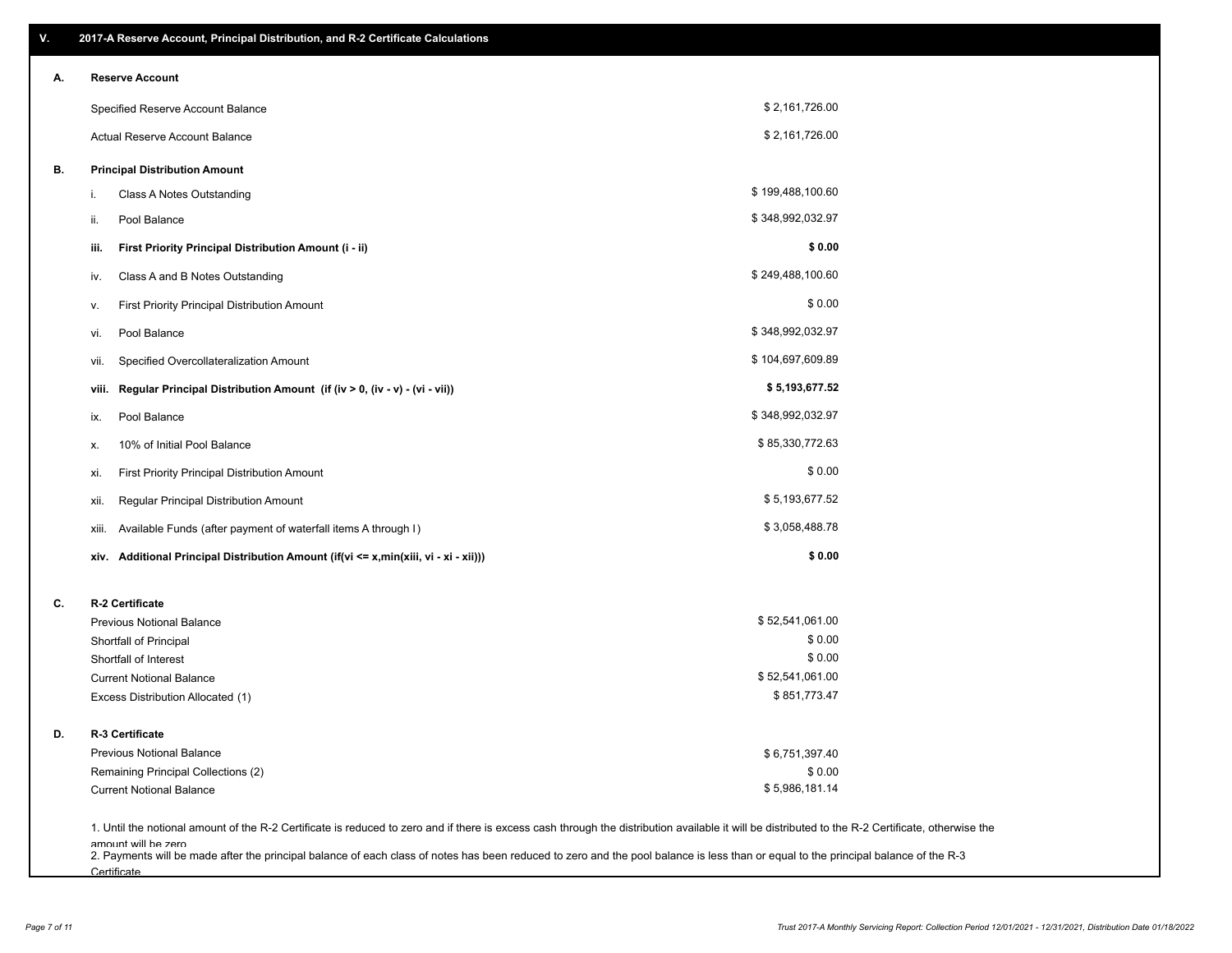|    |                                                         | Paid           | <b>Funds Balance</b> |
|----|---------------------------------------------------------|----------------|----------------------|
|    | <b>Total Available Funds</b>                            |                | \$8,971,417.51       |
| A  | <b>Trustee Fees</b>                                     | \$0.00         | \$8,971,417.51       |
| В  | <b>Servicing Fees</b>                                   | \$230,577.97   | \$8,740,839.54       |
| C  | i. Administration Fees                                  | \$8,333.00     | \$8,732,506.54       |
|    | ii. Unreimbursed Administrator Advances plus any Unpaid | \$0.00         | \$8,732,506.54       |
| D  | Class A Noteholders Interest Distribution Amount        | \$334,506.91   | \$8,397,999.63       |
| E  | <b>First Priority Principal Payment</b>                 | \$0.00         | \$8,397,999.63       |
| F. | Class B Noteholders Interest Distribution Amount        | \$145,833.33   | \$8,252,166.30       |
| G  | <b>Reinstatement Reserve Account</b>                    | \$0.00         | \$8,252,166.30       |
| H  | Regular Principal Distribution                          | \$5,193,677.52 | \$3,058,488.78       |
|    | <b>Carryover Servicing Fees</b>                         | \$0.00         | \$3,058,488.78       |
| J  | Additional Principal Distribution Amount                | \$0.00         | \$3,058,488.78       |
| Κ  | Unpaid Expenses of Trustee                              | \$0.00         | \$3,058,488.78       |
| L  | Unpaid Expenses of Administrator                        | \$0.00         | \$3,058,488.78       |
| M  | i. Remaining Funds to the R-1 Certificateholder(s)      | \$2,206,715.31 | \$851,773.47         |
|    | ii. Remaining Funds to the R-2 Certificateholder(s)     | \$851,773.47   | \$0.00               |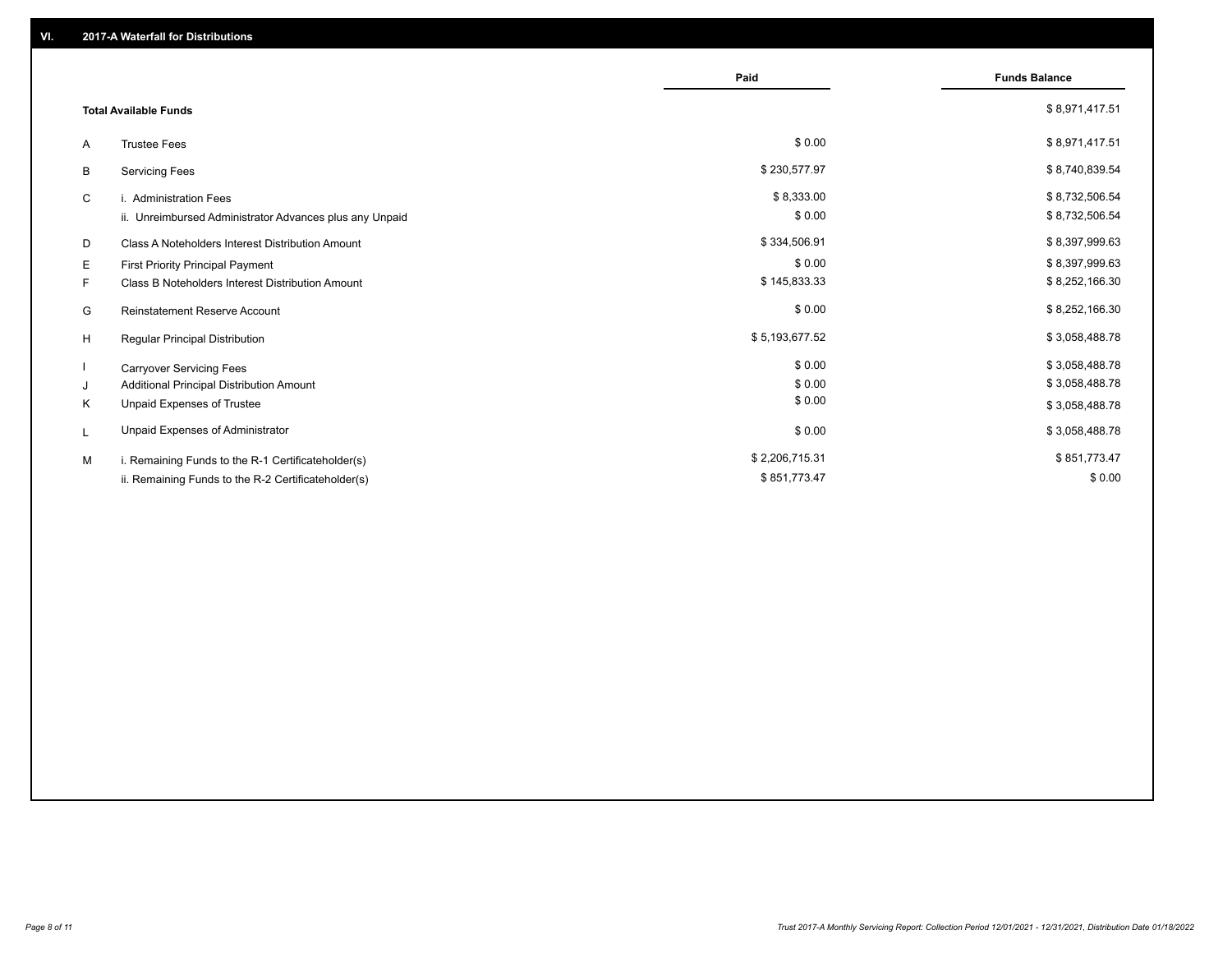| <b>Distribution Amounts</b>                                |                         |                         |                         |
|------------------------------------------------------------|-------------------------|-------------------------|-------------------------|
|                                                            | A <sub>2</sub> A        | A <sub>2</sub> B        | в                       |
| Cusip/Isin                                                 | 78448WAB1               | 78448WAC9               | 78448WAD7               |
| <b>Beginning Balance</b>                                   | \$99,744,050.30         | \$99,744,050.30         | \$50,000,000.00         |
| Index                                                      | <b>FIXED</b>            | <b>LIBOR</b>            | <b>FIXED</b>            |
| Spread/Fixed Rate                                          | 2.88%                   | 0.90%                   | 3.50%                   |
| Record Date (Days Prior to Distribution)                   | 1 NEW YORK BUSINESS DAY | 1 NEW YORK BUSINESS DAY | 1 NEW YORK BUSINESS DAY |
| Accrual Period Begin                                       | 12/15/2021              | 12/15/2021              | 12/15/2021              |
| <b>Accrual Period End</b>                                  | 1/15/2022               | 1/18/2022               | 1/15/2022               |
| Daycount Fraction                                          | 0.08333333              | 0.09444444              | 0.08333333              |
| Interest Rate*                                             | 2.88000%                | 1.00975%                | 3.50000%                |
| <b>Accrued Interest Factor</b>                             | 0.002400000             | 0.000953653             | 0.002916667             |
| <b>Current Interest Due</b>                                | \$239,385.72            | \$95,121.19             | \$145,833.33            |
| Interest Shortfall from Prior Period Plus Accrued Interest | $\mathsf{\$}$ -         | $$ -$                   | $\mathsf{\$}$ -         |
| <b>Total Interest Due</b>                                  | \$239,385.72            | \$95,121.19             | \$145,833.33            |
| <b>Interest Paid</b>                                       | \$239,385.72            | \$95,121.19             | \$145,833.33            |
| <b>Interest Shortfall</b>                                  | $\mathsf{\$}$ -         | $\mathsf{\$}$ -         | $\mathsf{\$}$ -         |
| <b>Principal Paid</b>                                      | \$2,596,838.76          | \$2,596,838.76          | $\mathsf{\$}$ -         |
| <b>Ending Principal Balance</b>                            | \$97,147,211.54         | \$97,147,211.54         | \$50,000,000.00         |
| Paydown Factor                                             | 0.012078320             | 0.012078320             | 0.000000000             |
| <b>Ending Balance Factor</b>                               | 0.451847496             | 0.451847496             | 1.000000000             |

\* Pay rates for Current Distribution. For the interest rates applicable to the next distribution date, please see https://www.salliemae.com/about/investors/data/SMBabrate.txt.

**VII. 2017-A Distributions**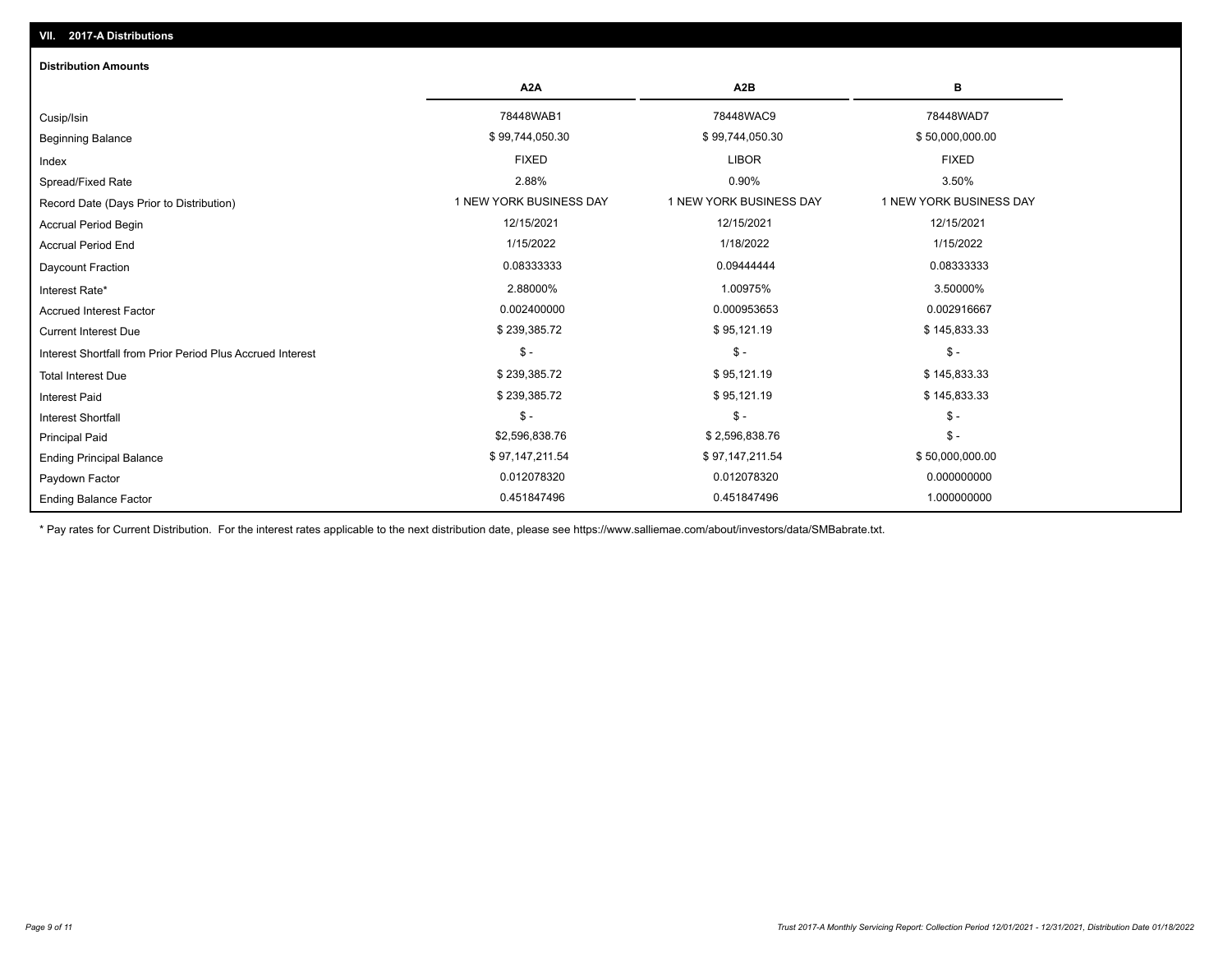### **Since Issued Total CPR**

$$
\text{total CPR} = 1 - \left(\frac{APB}{PPB}\right)^{\left(\frac{12}{MSC}\right)}
$$

APB = Actual period-end Pool Balance PPB = Projected period-end Pool Balance assuming no prepayments and no defaults Pool Balance = Sum(Principal Balance + Interest Accrued to Capitalize Balance) MSC = Months Since Cut-Off

I J Ι

#### **Since-Issued Total Constant Prepayment Rate (CPR)**

Since-Issued Total CPR measures prepayments, both voluntary and involuntary, for a trust student loan pool over the life of a transaction. For each trust distribution, the actual month-end pool balance is compared against a month-end pool balance originally projected at issuance assuming no prepayments and defaults. For purposes of Since- Issued Total CPR calculations, projected period end pool balance assumes in-school status loans have up to a six month grace period before moving to repayment, grace status loans remain in grace status until their status end date and then to move to full principal and interest repayment, loans subject to interim interest or fixed payments during their in-school and grace period continue paying interim interest or fixed payments until full